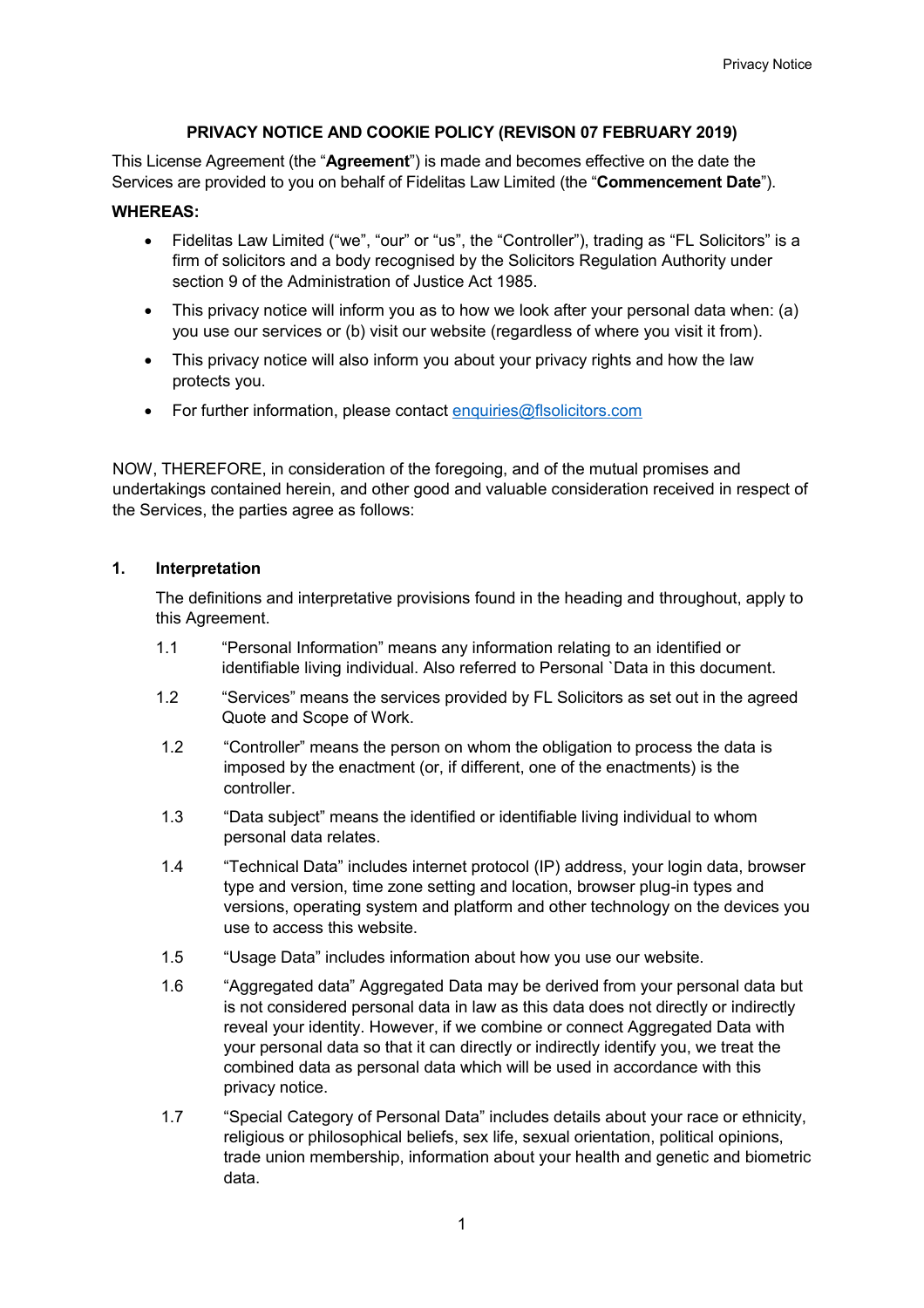- 1.8 "Legitimate Interest" means the interest of our business in conducting and managing our business to enable us to give you the best service and the best and most secure experience.
- 1.9 "Online Services" refers to [www.flsolicitors.com](http://www.flsolicitors.com/) and [www.fidelitaslaw.co.uk](http://www.fidelitaslaw.co.uk/) and any other website, mobile app or other online service created or hosted by us from time to time on which this privacy policy appears
- 1.10 "Data Protection officer" refers to the individual appointed in accordance with section 69 of the Data Protection Act 2018 (Part 3, Chapter 4, s.69, "Data Protection Act 2018").
- 1.11 "External Third Parties"
	- 1.11.1 Service providers acting as processors based in the UK who provide IT and system administration services.
	- 1.11.2 Professional advisers acting as processors including lawyers, bankers, auditors and insurers based in the UK who provide consultancy, banking, legal, insurance and accounting services.
	- 1.11.3 HM Revenue and Customs, regulators and other authorities acting as processors based in the UK who require reporting of processing activities in certain circumstances.

The Controller appoints the individual as data subject to provide the Services upon the terms of this agreement.

# **2. Purpose and Scope of the Privacy Notice – Important Information and Who We Are**

- 2.1 Services
	- 2.1.1 This privacy notice applies to your use of any of our services (as outlined in our Quote and Scope of Work), including when you request information from us or engage our legal and other services, or as a result of your relationship with one or more of our clients, or where you apply for a job or work placement, or to any information collected from third parties.

## 2.2 Online Services

- 2.2.1 This privacy notice also applies to all our websites and online services, including the following
- 2.2.2 This privacy notice also aims to give you information on how we collect and process your personal data through your use of our Online Services.
- 2.2.3 It is important that you read this privacy notice together with any other privacy notice or fair processing notice we may provide on specific occasions when we are collecting or processing personal data about you so that you are fully aware of how and why we are using your data. This privacy notice supplements our Terms & Conditions and is not intended to override them.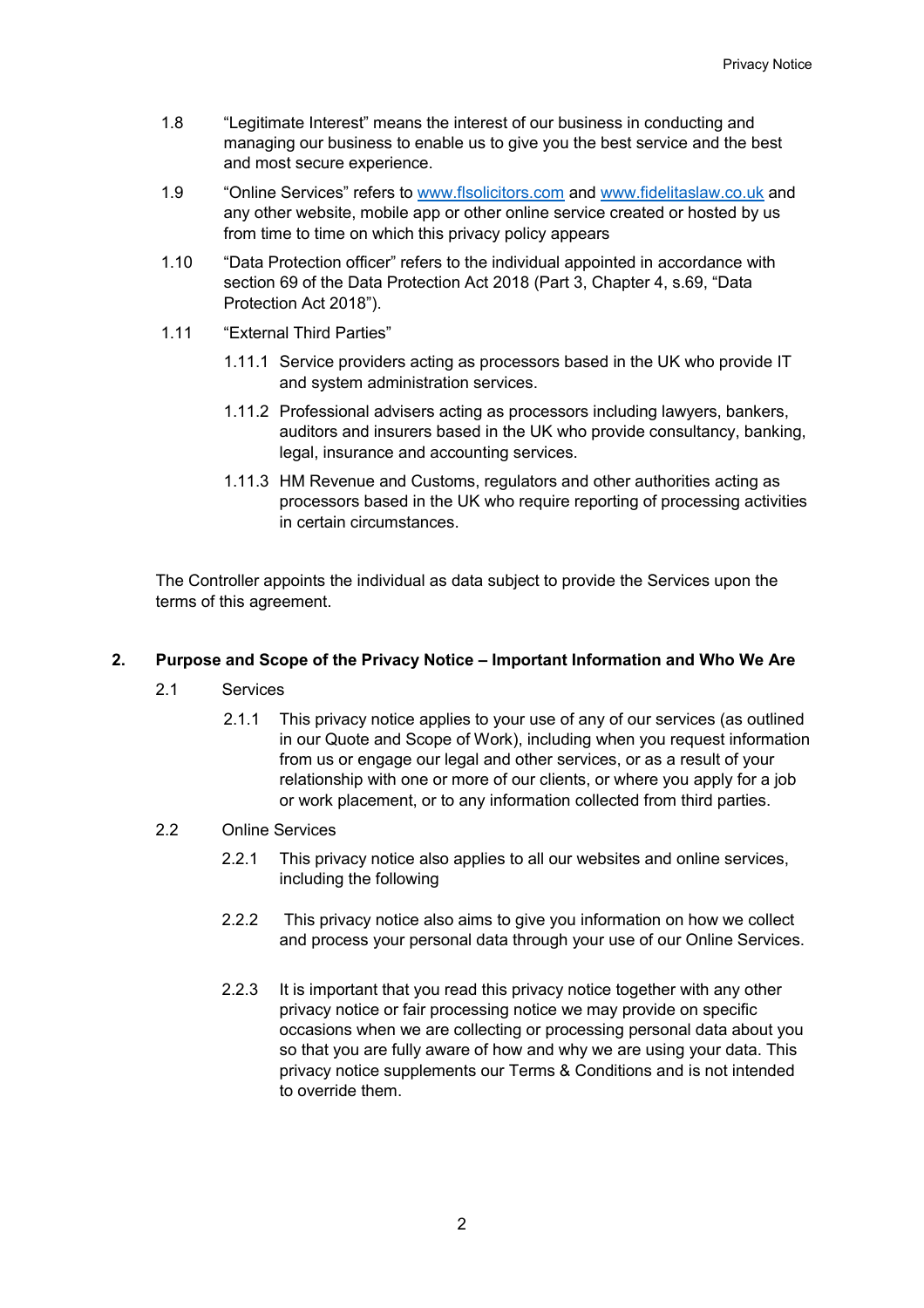- 2.3 Controller
	- 2.3.1 Fidelitas Law Limited is the controller and responsible for your personal data (collectively referred to as "FL Solicitors", "we", "us", or "our" in this privacy notice).
	- 2.3.2 We have appointed a Data Protection Officer who is responsible for overseeing questions in relation to this privacy notice. If you have any questions about this privacy notice, including any requests to exercise your legal rights, please contact the Data Protection Officer using the following details.
- 2.4. Contact details:
	- 2.4.1 Full name of legal entity is Fidelitas Law Limited.
	- 2.3.3 Name and title of the Data Protection Officer is Karen Vera, Director.
	- 2.3.4 Address is No. 1 Leeds, 26 Whitehall Road, Leeds LS12 1BE
	- 2.3.5 Email address is karen.vera@flsolicitors.com
	- 2.3.6 Telephone number is 0113 322 9599
	- 2.3.7 You have the right to make a complaint at any time to the Information Commissioner's Office (ICO), the UK supervisory authority for data protection issues [\(www.ico.org.uk\).](http://www.ico.org.uk)/) We would, however, appreciate the chance to deal with your concerns before you approach the ICO, so please contact us in the first instance.
- 2.5. Changes to the Privacy Notice and Your Duty to Inform us of Changes.
	- 3.5.1 This version was last updated on 7 February 2019. Historic versions can be obtained by contacting us.
	- 3.5.2 It is important that the personal data we hold about you is accurate and current. Please keep us informed if your personal data changes during your relationship with us.
- 2.6. Third-Party Links
	- 3.6.1 This website may include links to third-party websites, plug-ins and applications. Clicking on those links or enabling those connections may allow third parties to collect or share data about you. We do not control these third-party websites and are not responsible for their privacy statements. When you leave our website, we encourage you to read the privacy notice of every website you visit.

# **3. The Data We Collect About You**

- 3.1 General
	- 3.1.1 We will collect personal information directly from you, from clients or from authorised representatives. We may also collect personal information from third parties (including but not limited to) such as regulatory authorities, your employer, other organisations with whom you have dealings, government agencies, credit reporting agencies, recruitment agencies, information or service providers and publicly available records.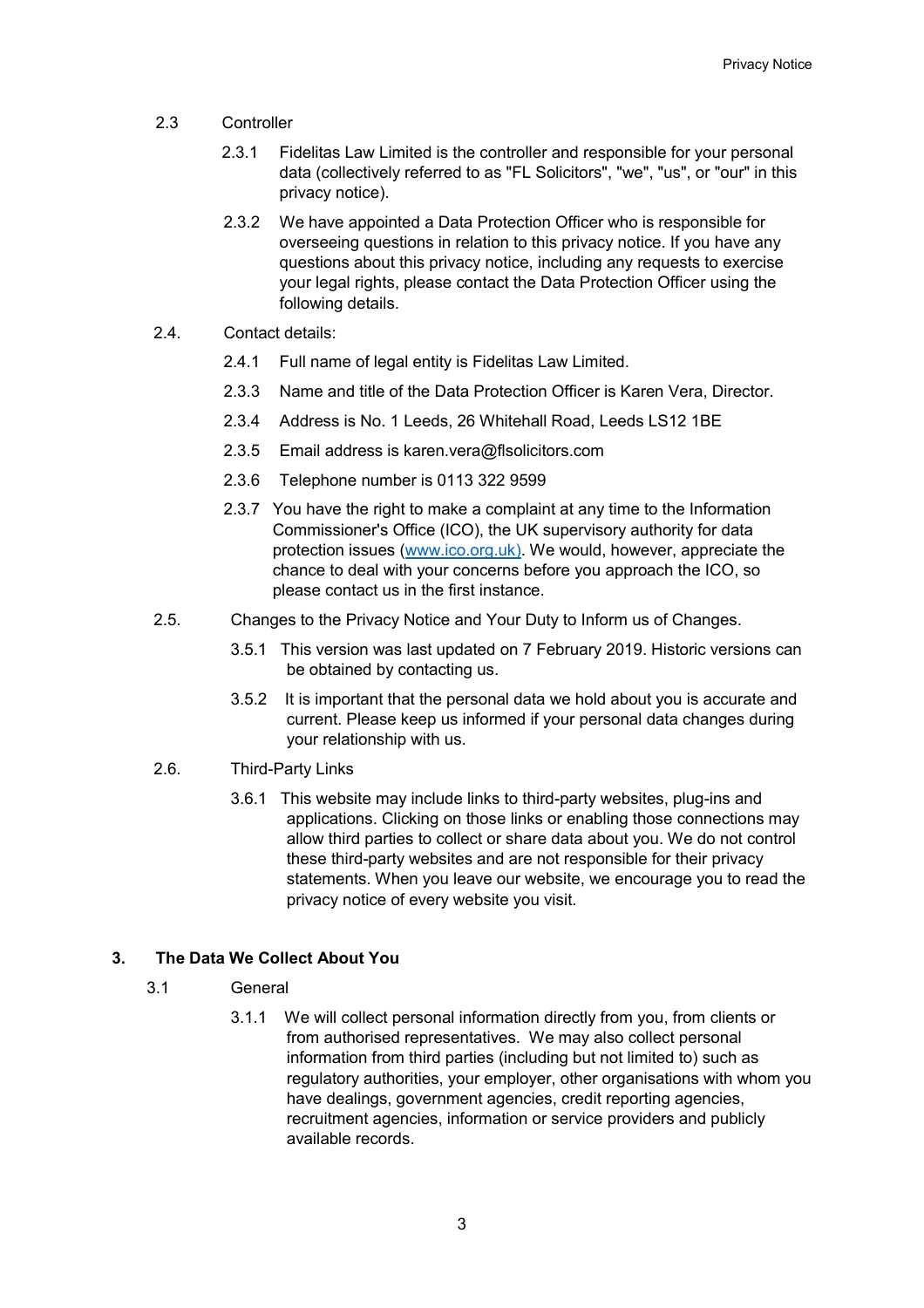- 3.1.2 We may collect current and historical personal information including your name, contact details, identification, organisation, employment, positions held and enquiry/complaint details. We may also collect personal information about your other dealings with us and our clients, including any contact we have with you in person, by telephone, email or through our Online Services.
- 3.1.3 Ordinarily your data is stored on our servers or on our case management system, which are based at our offices but also backed up externally. All electronic data is stored in the United Kingdom.

# 3.2 Online Services

- 3.2.1 Through your use of our Online Services, we may collect, use, store and transfer different kinds of personal data about you which we have grouped together as follows:
- 3.1.2 Technical Data
- 3.1.3 We also collect, use and share Aggregated Data such as statistical or demographic data for any purpose.
- 3.1.4 We do not collect any Special Categories of Personal Data about you, nor do we collect any information about criminal convictions and offences.

# 3.3 Careers and Recruitment

3.3.1 If you apply for a job or work placement you may need to provide information about your education, employment, background and state of health. Your application will constitute your express consent to our use of this information to assess your application and to allow us to carry out both recruitment analytics and any monitoring activities which may be required of us under applicable law as an employer.

## 3.4 Other

- 3.4.1 We may also carry out screening checks (including reference, background, directorship, financial probity, identity, eligibility to work, vocational suitability and criminal and regulatory record checks) and consider you for other positions.
- 3.4.2 We may exchange your personal information with academic institutions, recruiters, screening check providers, health service providers, professional and trade associations, law enforcement agencies, recruitment providers, referees and your current and previous employers.
- 3.4.3 Without your personal information, we may not be able to progress considering you for position with us.

#### 3.5 If You Fail to Provide Personal Data

- 3.5.1 Where we need to collect personal data by law, or under the terms of a contract we have with you and you fail to provide that data when requested, we may not be able to perform the contract we have or are trying to enter into with you (for example, to provide you with goods or services).
- 3.5.2 In this case, we may have to cancel a product or service you have with us but we will notify you if this is the case at the time.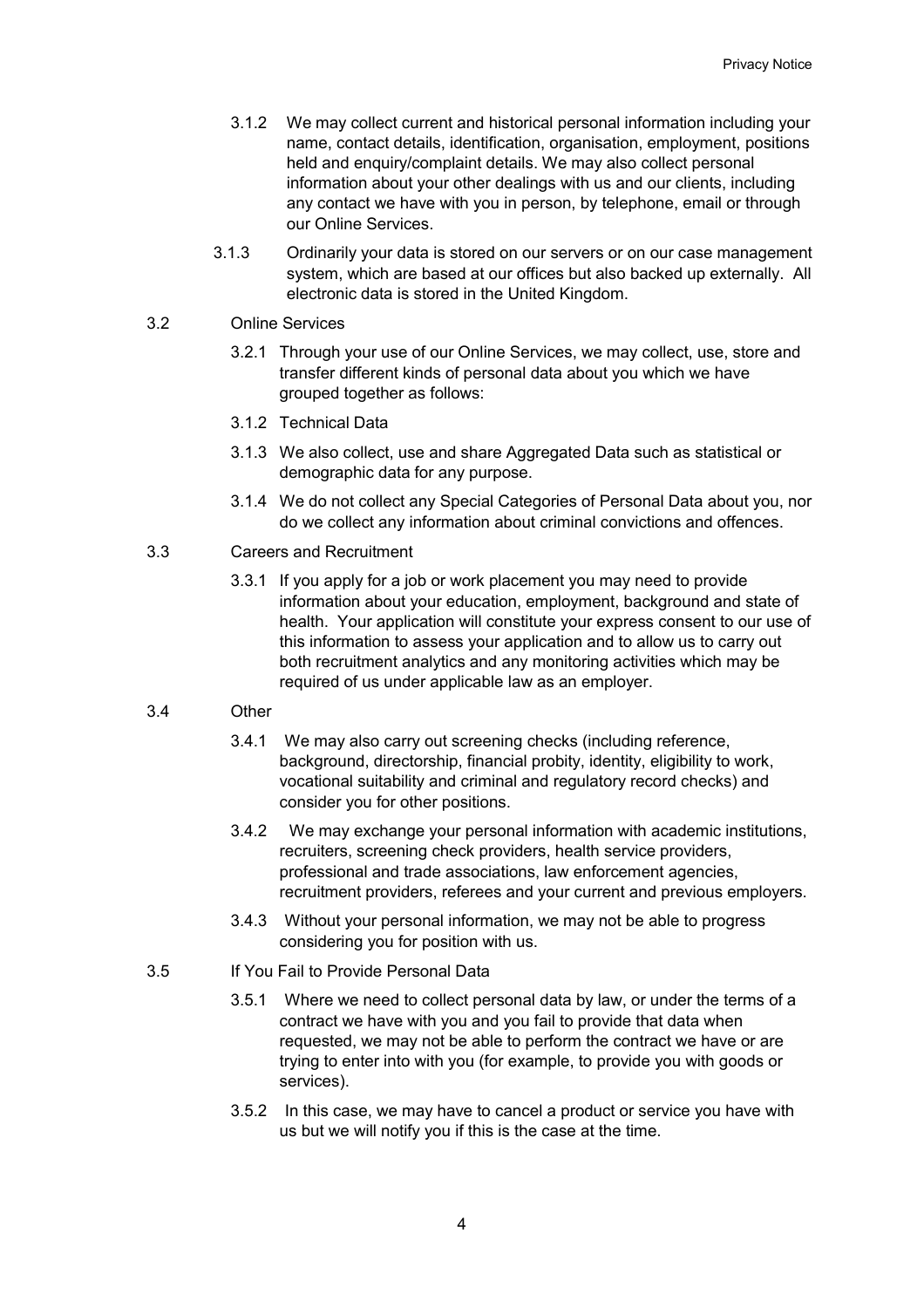# **4. How Is Your Personal Data Collected Through Online Services**

- 4.1 We use different methods to collect data from and about you in respect of Online Services including through:
	- 4.1.1 Automated technologies or interactions: As you interact with our website, we may automatically collect Technical Data about your equipment, browsing actions and patterns. We collect this personal data by using cookies, server logs and other similar technologies. We may also receive Technical Data about you if you visit other websites employing our cookies. Please see our cookie policy below (*see clause 13)* for further details
	- 4.1.2 Third parties or publicly available sources. We may receive Technical Data from analytics providers such as Google based outside the EU.
	- 4.1.3 Usage Data includes information about how you use our website.

## **5. How We Use Your Personal Data**

- 5.1 We use your information where it is necessary for the performance of a contract with you or necessary in connection with a legal obligation, or where we otherwise consider such use of your information as not detrimental to you, within your reasonable expectations and necessary to fulfil our legitimate interests.
- 5.2 In particular we use your information in order to provide you with, and improve, our services, for example:
	- 5.2.1 To carry out our obligations arising from any contracts entered into between you and us.
	- 5.2.2 To facilitate our internal business operations, including to fulfil our legal requirements (including in relation to anti-money laundering) and professional obligations.
	- 5.2.3 To maintain and develop our relationship with you.
	- 5.2.4 To provide you on an on-going basis with information and services, including legal advice, that you request from us or we feel we may interest you as permitted under applicable law, and to measure the popularity and effectiveness of services such as newsletters and seminar invitations, in order to improve what we offer to you and other recipients.
	- 5.2.5 To ensure that content from our online services is presented in the most effective and secure manner for you and for your device and settings.
	- 5.2.6 For research, planning, service development, security or risk management.
	- 5.2.7 To maintain and update our records.
	- 5.3 We may not be able to do these things without your personal information.
	- 5.4 We will only use your personal data when the law allows us to. Most commonly, we will use your data: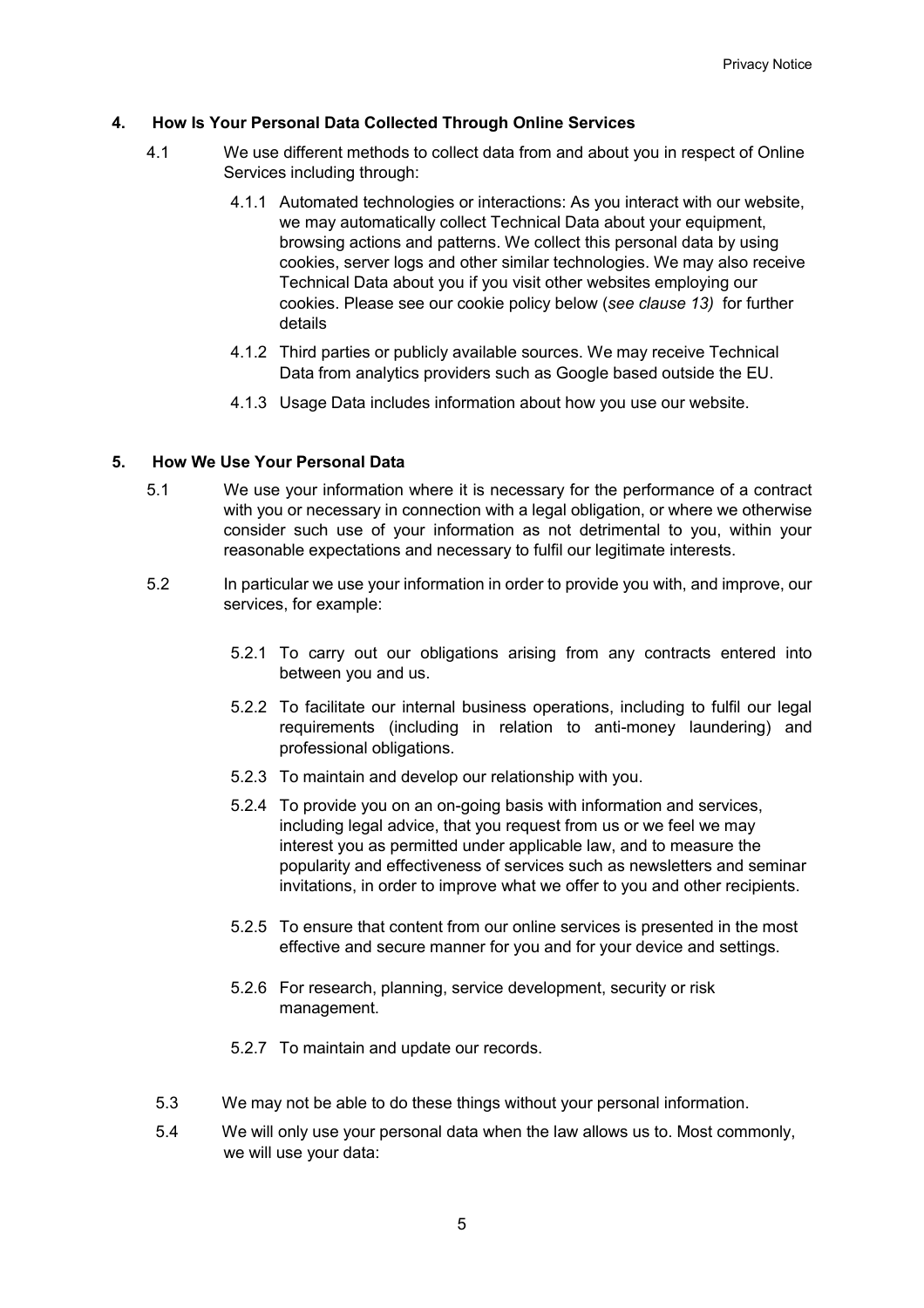- 5.4.1 Where it is necessary for our legitimate interests (or those of a third party) and your interests and fundamental rights do not override those interests
- 5.4.2 where we need to comply with a legal or regulatory obligation.
- 5.5 The types of lawful basis that we will rely on to process your personal data are set out below.
- 5.6 Generally we do not rely on consent as a legal basis for processing your personal data other than in relation to sending third party direct marketing communications to you via email or text message. You have the right to withdraw consent to marketing at any time by *contacting us*. *(see clause 2.4)*
- 5.7 Purposes for Which We Will Use Your Personal Data in Relation to Online Services.
	- 5.7.1 We are committed to protecting your privacy. Set out below is an explanation of how we use information about visitors to our website.
		- 5.7.1.1 We may use your Technical Data to administer and protect our website (including troubleshooting, data analysis, testing, system maintenance, support, reporting and hosting of data. Such use would be necessary for our legitimate interests (for running our business, provision of administration and IT services, to prevent fraud and in the context of a business reorganisation exercise), and to comply with a legal obligation.
		- 5.7.1.2 We may use your Usage Data and Technical Data to deliver relevant website content to you and measure or understand the effectiveness of the content. Such use would be necessary for our legitimate interests (to study how customers use our services, to develop them, to grow our business and to inform market strategy).
		- 5.7.1.3 We may use your Usage Data and Technical Data to use data analytics to improve our website, services, marketing, customer relationships and experiences. Such use would be necessary for our legitimate interests (to define types of customers for our services, to keep our website updated and relevant, to develop our business and to inform our marketing strategy).
- 5.8 Third-Party Marketing
	- 5.8.1 We will get your express opt-in consent before we share your personal data with any third-party company for marketing purposes. If you give us your express opt-in consent, you can ask us or third parties to stop sending you marketing messages at any time by contacting us (*see clause 2.4)*
- 5.9 Third- Party Site
	- 5.9.1 In addition to our Online Services, which we control directly, we also use and provide links to websites which are controlled by third parties, which may include Twitter, LinkedIn, Facebook and YouTube, where we have certain accounts and profiles.
	- 5.9.2 If you use or follow a link to any of these third-party websites, please be aware that these websites have their own privacy policies and that we cannot accept any responsibility for their use of information about you.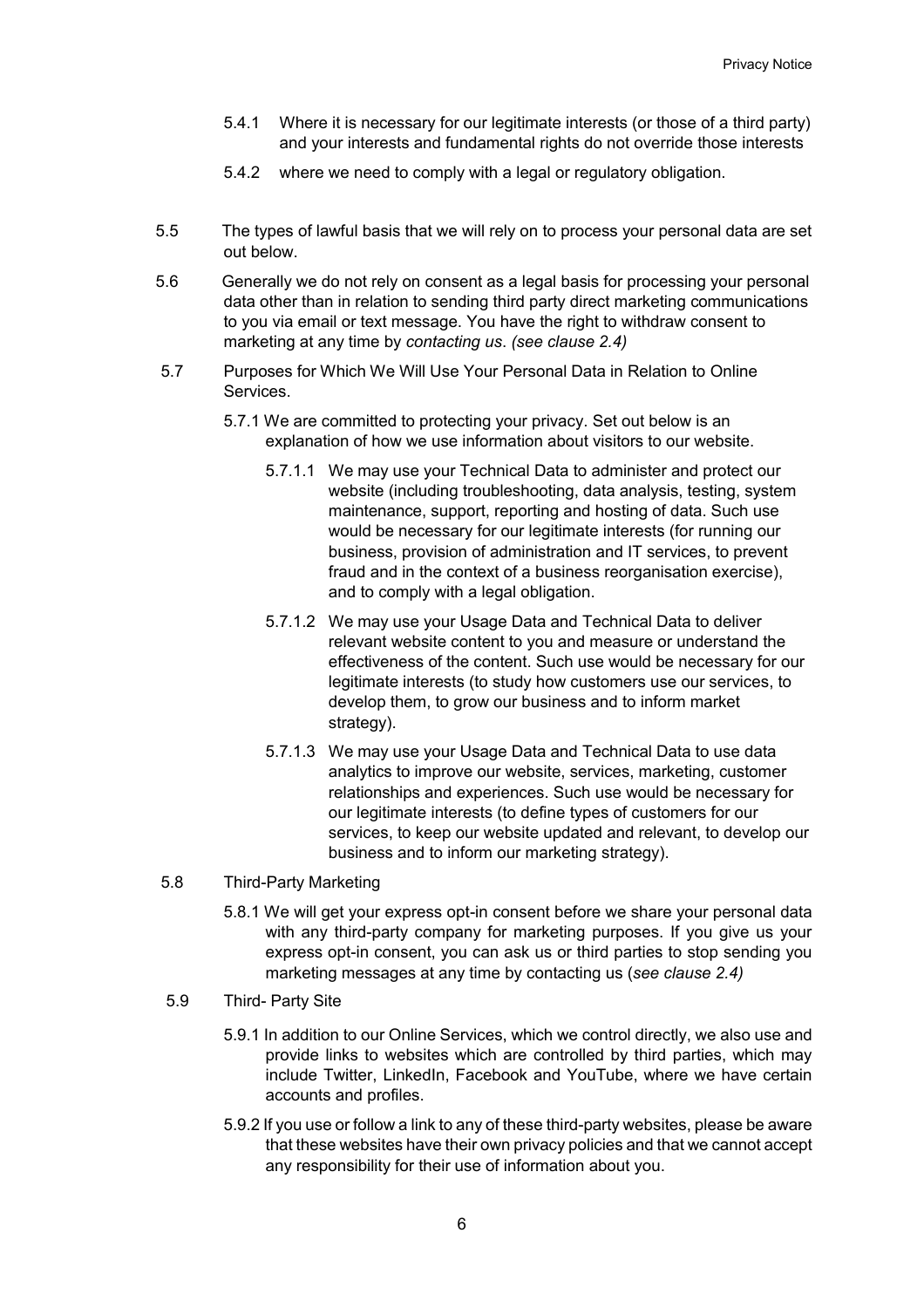- 5.10 Cookies
	- 5.10.1 You can set your browser to refuse all or some browser cookies, or to alert you when websites set or access cookies. If you disable or refuse cookies, please note that some parts of this website may become inaccessible or not function properly. For more information about cookies we use, please see our cookie policy below*. (see clause 13)*
- 5.11 Change of Purpose
	- 5.11.1 We will only use your personal data for the purposes for which we collected it, unless we reasonably consider that we need to use it for another reason and that reason is compatible with the original purpose. If you wish to get an explanation as to how the processing for the new purpose is compatible with the original purpose, please *contact us*.
	- 5.11.2 If we need to use your personal data for an unrelated purpose, we will notify you and we will explain the legal basis which allows us to do so.
	- 5.11.3 Please note that we may process your personal data without your knowledge or consent, in compliance with the above rules, where this is required or permitted by law.

## **6. Disclosures of Your Personal Data**

- 6.1 We may have to share your personal data with the parties set out below for the purposes set out at paragraph 5 above:
	- 6.1.1 External Third Parties; and
	- 6.1.2 Third Parties to whom we may choose to sell, transfer, or merge parts of our business or our assets. Alternatively, we may seek to acquire other businesses or merge with them. If a change happens to our business, then the new owners may use your personal data in the same way as set out in this privacy notice.
- 6.2 In addition, we may exchange your personal information with Third Parties where:
	- 6.2.1 You have consented to us sharing your personal information in this way;
	- 6.2.2 We are under a legal, regulatory or professional obligation to do so (for example, in order to comply with anti-money laundering requirements) or in order to enforce or apply our terms of business or to protect the rights and interests, property, or safety of our firm, our clients or others;
	- 6.2.3 All, or substantially all our assets, or the assets of an associated firm, are merged with or acquired by a third party, or we expand or re-organise our business, in which case your personal information may form part of the transferred or merged assets or we may need to transfer your information to new entities or third parties through which our business will be carried out;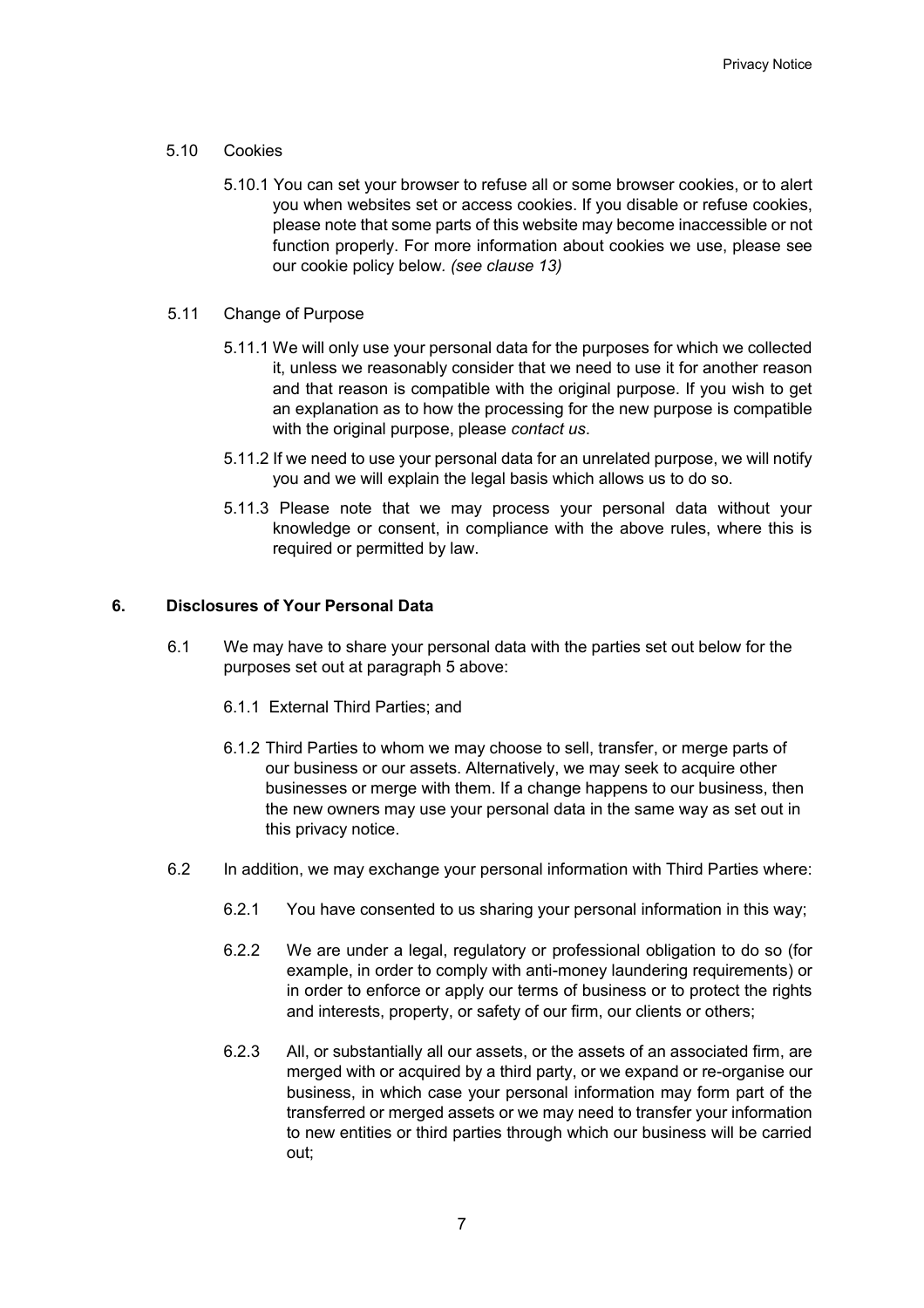- 6.2.4 It is irrelevant in the circumstances to disclose the information to our clients, your employer or place of business, your professional advisers and parties with whom we have co-promotional arrangements (such as jointly sponsored events);
- 6.2.5 We provide anonymous information about users of our websites and related usage information to reputable third parties, including analytics and search engine providers; or
- 6.2.6 We use a third-party service provider to provide services that involve data processing, for example archival, auditing, reference checking, professional advisory (including legal, accounting, compliance, financial and business consulting), mailing house, delivery, technology, website, research, banking, payment, client contact, data processing, insurance, forensic, litigation support, marketing and security services.
- 6.3 We do not allow our third-party service providers to use your personal data for their own purposes and only permit them to process your personal data for specified purposes and in accordance with our instructions.

## **7. International transfers**

- 7.1 Some of the third parties with whom we share personal information may be located outside of the United Kingdom and/or the European Economic Area.
- 7.2 While such third parties will often be subject to privacy and confidentiality obligations, you accept that such obligations may differ from and be less stringent than the requirements of the UK's privacy laws.
- 7.3 In those cases, we are not responsible for imposing the laws of the UK and you may not be able to seek redress under the laws in that jurisdiction.

## **8. Data Security**

- 8.1 We have put in place appropriate security measures to prevent your personal data from being accidentally lost, used or accessed in an unauthorised way, altered or disclosed. In addition, we limit access to your personal data to those employees, agents, contractors and other third parties who have a business and need to know. They will only process your personal data on our instructions and they are subject to a duty of confidentiality.
- 8.2 We have put in place procedures to deal with any suspected personal data breach and will notify you and any applicable regulator of a breach where we are legally required to do so.
- 8.3 The transmission of information via the internet is not completely secure. We cannot guarantee the security of your data transmitted to our Online Services; any transmission is at your own risk. Once we have received your information, we will take reasonable steps to us procedures and security features to try to prevent authorised access, modification or disclosure. For example, if you communicate with us using email, you assume the risk that such communications between us are intercepted, not received, delayed, corrupted or are received by persons other than the intended recipient.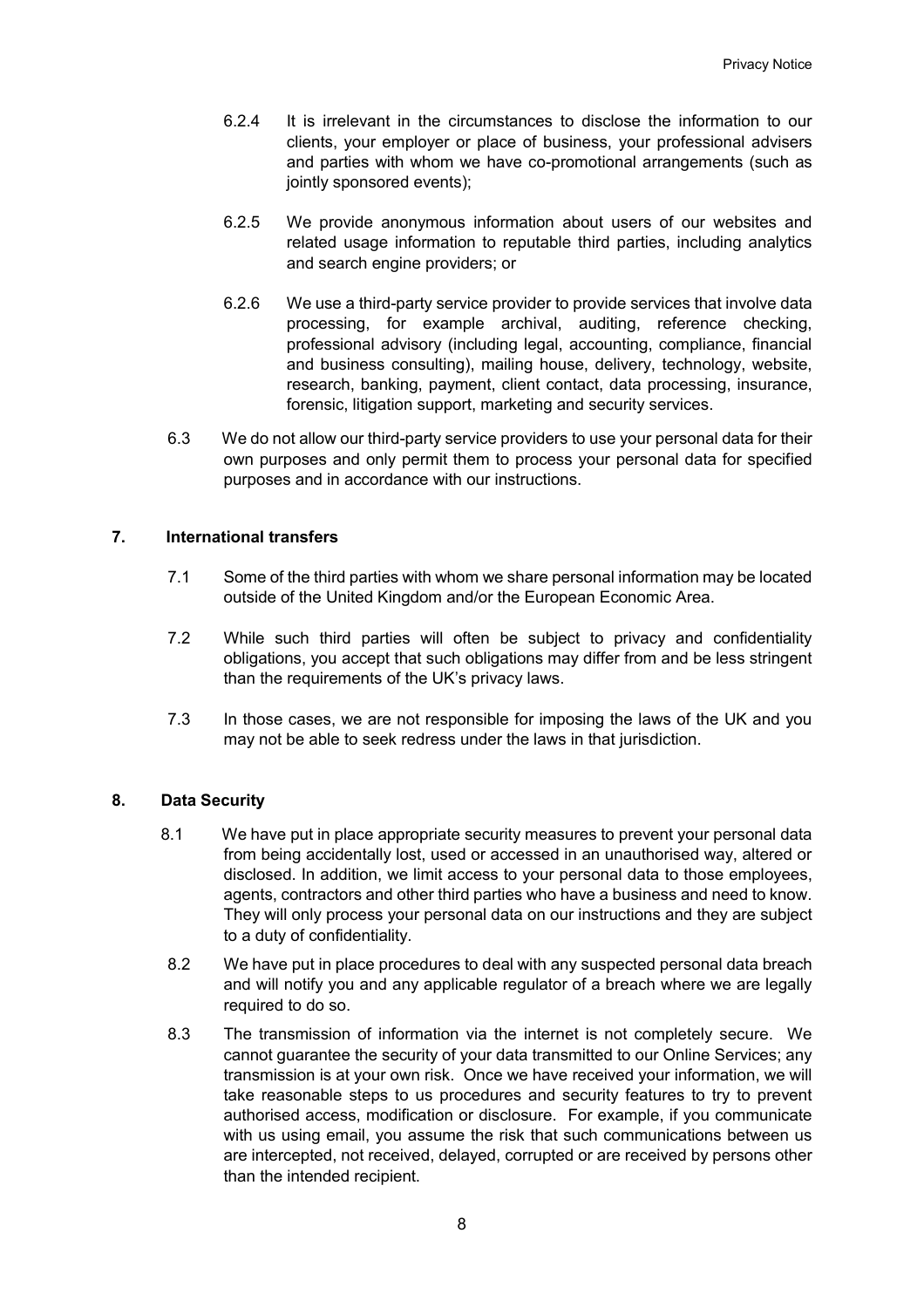8.4 We take reasonable steps to hold information securely in electronic or physical form. Our information security policy is supported by a number of security standards, processes and procedures and we store information in accesscontrolled premises or in electronic databases requiring logins and passwords. We require our third-party storage providers to comply with appropriate information security standards. All partners and staff and third-party providers with access to confidential information are subject to confidentiality provisions.

### **9. Data Retention**

- 9.1 How Long Will You See My Personal Data For
	- 9.1.1 We will only retain your personal data for as long as necessary to fulfil the purposes we collected it for, including for the purposes of satisfying any legal, accounting, or reporting requirements.
	- 9.1.2 To determine the appropriate retention period for personal data, we consider the amount, nature, and sensitivity of the personal data, the potential risk of harm from unauthorised use or disclosure of your personal data, the purposes for which we process your personal data and whether we can achieve those purposes through other means, and the applicable legal requirements.

## **10. Your Legal Rights**

- 10.1 Under certain circumstances, you have rights under the data protection laws in relation to your personal data. Your rights are listed below, and more detail can be found under clause 12:
	- 10.1.1 *Request access to your personal data*.
	- 10.1.2 *Request correction of your personal data*.
	- 10.1.3 *Request erasure of your personal data*.
	- 10.1.4 *Object to processing of your personal data*.
	- 10.1.5 *Request restriction of processing your personal data*.
	- 10.1.6 *Request transfer of your personal data*.
	- 10.1.7 *Right to withdraw consent*.
- 10.2 If you wish to exercise any of the rights set out above, please *contact us (See clause 2.4)*
- 10.3 All of the above rights do not apply to information about you that we are obliged by law or by a court or a tribunal to disclose, to the extent that any exercise of those rights by you would prevent any such disclosure. This means, for example,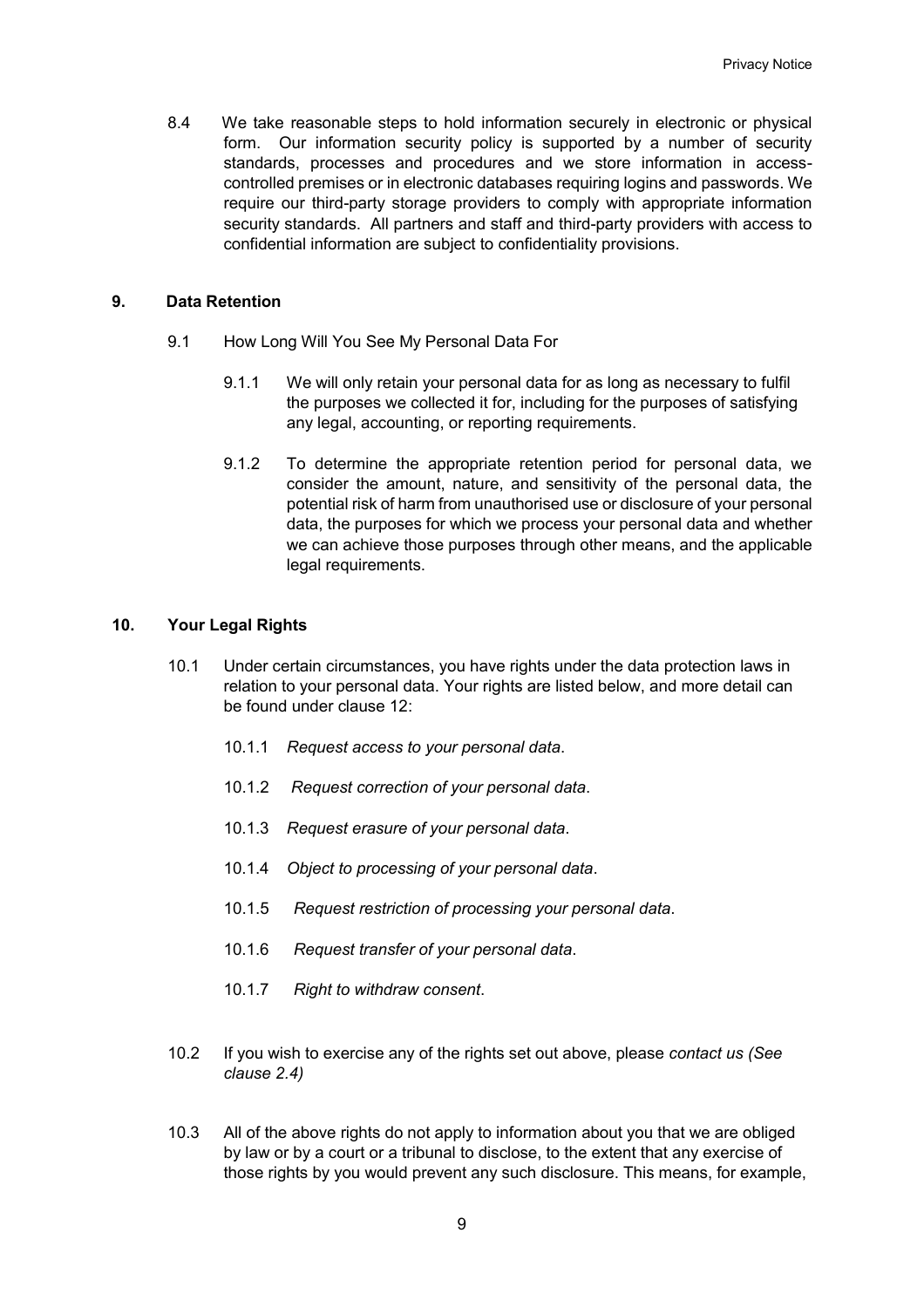that we may refuse to erase information about you if we may need to disclose that information to a court, a regulatory body, a statutory complaints body, or to law enforcement authorities.

- 10.4 All of the rights set out above do not apply to information about you where disclosure of that information is necessary for the purpose of, or in connection with, legal proceedings (including prospective legal proceedings) or for the purpose of obtaining legal advice, or otherwise for the purposes of establishing, exercising or defending legal rights. This means, for example, that we may refuse to stop using information about you if we need to use it to defend our own legal rights.
- 10.5 No Fee Usually Required:
	- 10.5.1 You will not have to pay a fee to access your personal data (or to exercise any of the other rights). However, we may charge a reasonable fee if your request is clearly unfounded, repetitive or excessive. Alternatively, we may refuse to comply with your request in these circumstances.
- 10.6 What We May Need From you:
	- 10.6.1 We may need to request specific information from you to help us confirm your identity and ensure your right to access your personal data (or to exercise any of your other rights). This is a security measure to ensure that personal data is not disclosed to any person who has no right to receive it. We may also contact you to ask you for further information in relation to your request to speed up our response.
- 10.7 Time Limit to Respond:
	- 10.7.1 We will respond to specific information request within one month.

# **11. Lawful Basis**

- 11.1 We process your information on a lawful basis as follows:
	- 11.1.1 The information provided to us will be processed in accordance with the Legitimate Interest of our business. We make sure we consider and balance any potential impact on you (both positive and negative) and your rights before we process your personal data for our Legitimate Interests.
	- 11.1.2 We do not use your personal data for activities where our interests are overridden by the impact on you (unless we have your consent or are otherwise required or permitted by law).
	- 11.1.3 You can obtain further information about how we assess our legitimate interests against any particular impact on you in respect of specific activities by contacting us. *(see clause 2.4)*
- 11.2 In order to comply with a legal or regulatory obligation, when processing your personal data where it is necessary for compliance with a legal or regulatory obligation that we are subject to.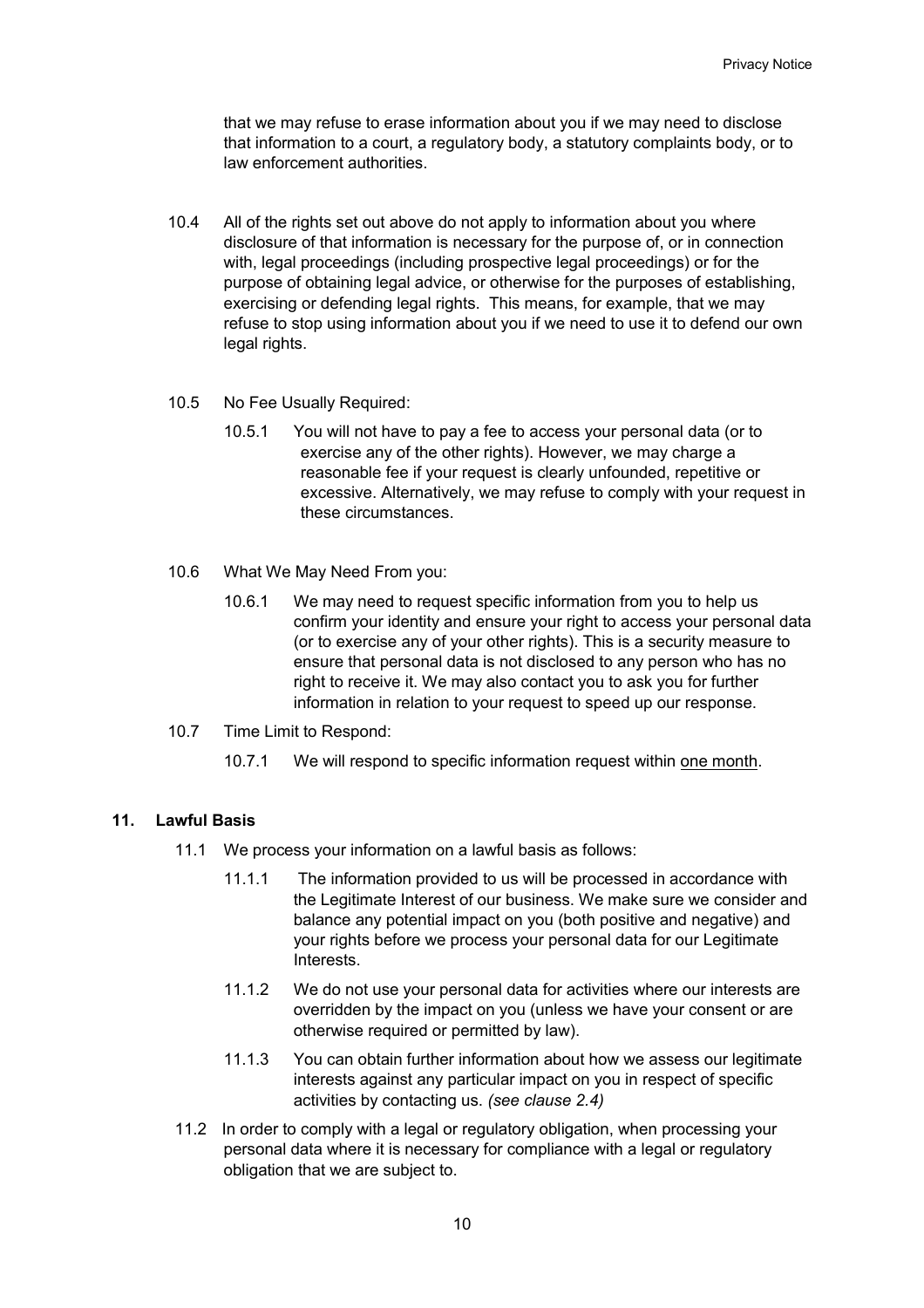# **12. Your Legal Rights**

- 12.1 Request access to your personal data (commonly known as a "data subject access request"). This enables you to receive a copy of the personal data we hold about you and to check that we are lawfully processing it.
- 12.2 Request correction of the data that we hold about you. This enables you to have any incomplete or inaccurate data we hold about you corrected, though we may need to verify the accuracy of the new data you provide to us.
- 12.3 Request erasure of your personal data. This enables you to ask us to delete or remove personal data where there is no good reason for us continuing to process it. You also have the right to ask us to delete or remove your personal data where you have successfully exercised your right to object to processing (see below), where we may have processed your information unlawfully or where we are required to erase your personal data to comply with local law. Note, however, that we may not always be able to comply with your request of erasure for specific legal reasons which will be notified to you, if applicable, at the time of your request.
- 12.4 Object to processing of your personal data where we are relying on a legitimate interest (or those of a third party) and there is something about your particular situation which makes you want to object to processing on this ground as you feel it impacts on your fundamental rights and freedoms. You also have the right to object where we are processing your personal data for direct marketing purposes. In some cases, we may demonstrate that we have compelling legitimate grounds to process your information which override your rights and freedoms.
- 12.5 Request restriction of processing of your personal data. This enables you to ask us to suspend the processing of your personal data in the following scenarios: (a) if you want us to establish the data's accuracy; (b) where our use of the data is unlawful but you do not want us to erase it; (c) where you need us to hold the data even if we no longer require it as you need to establish, exercise or defend legal claims; or (d) you have objected to our use of your data but we need to verify whether we have overriding legitimate grounds to use it.
- 12.6 Request the transfer of your personal data to you or to a third party. We will provide to you, or a third party you have chosen, your personal data in a structured, commonly used, machine-readable format. note that this right only applies to automated information which you initially provided consent for us to use or where we used information to perform a contract with you.
- 12.7 Withdraw consent at any time where we are relying on consent to process your personal data. However, this will not affect the lawfulness of any processing carried out before you withdraw your consent. If you withdraw your consent, we may not be able to provide certain services to you. We will advise you if this is the case at the time you withdraw your consent.